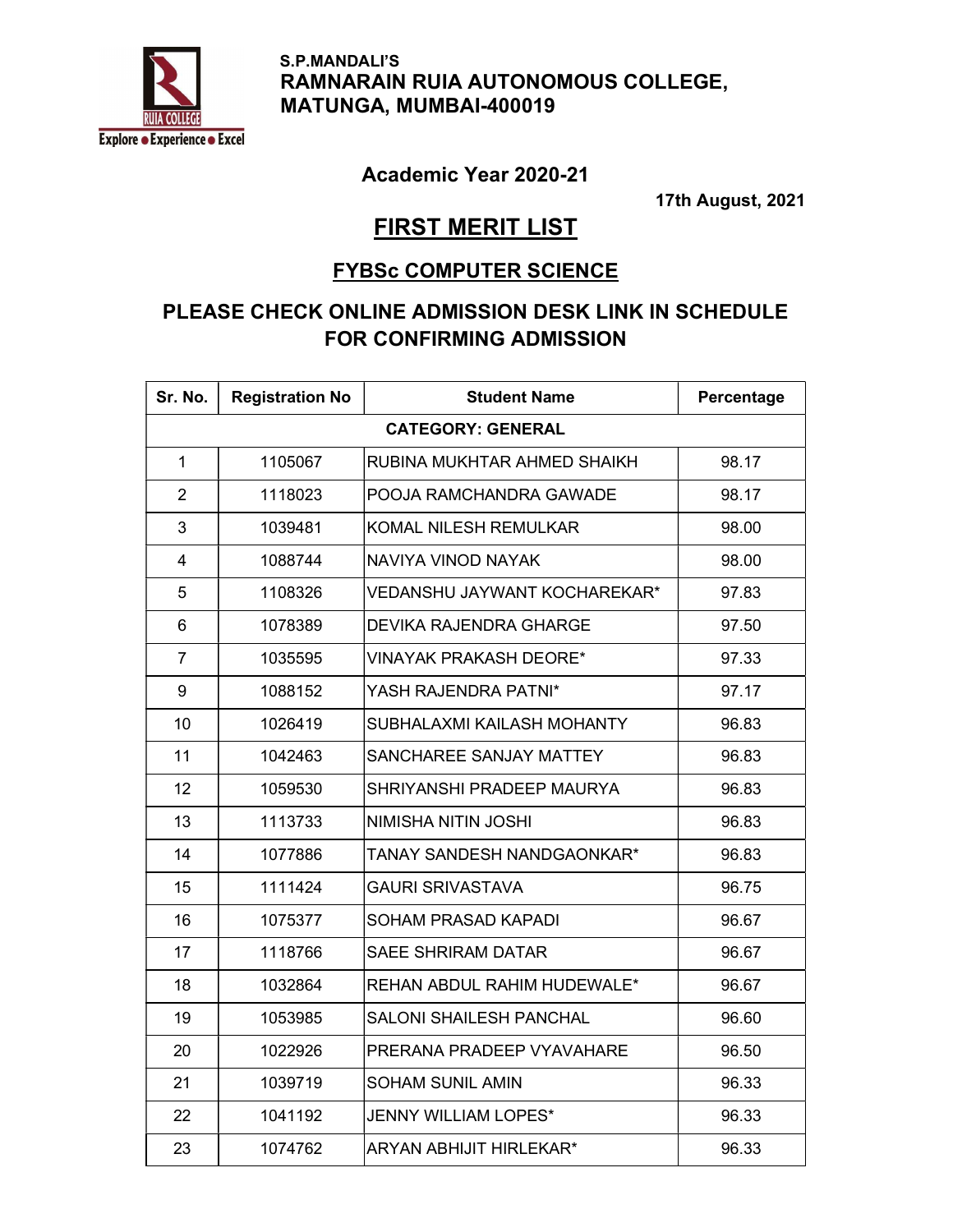| Sr. No.              | <b>Registration No</b> | <b>Student Name</b>               | Percentage |  |
|----------------------|------------------------|-----------------------------------|------------|--|
| 24                   | 1106291                | <b>VAISHNAVI BHAGAWAN BORKAR*</b> | 96.20      |  |
| 25                   | 1041354                | <b>ROHIT NEMAICHANDRA GHOSH</b>   | 96.17      |  |
| 26                   | 1049305                | SIDDHI ARVIND BANE                | 96.00      |  |
| 27                   | 1052552                | SAISH HANMANT JADHAV              | 96.00      |  |
| 28                   | 1098442                | PURVA RAJU SAWANT                 | 96.00      |  |
| 29                   | 1086296                | <b>AVANTIKA NAMDEV RASKAR*</b>    | 96.00      |  |
| 30                   | 1073160                | <b>SANKET SANTOSH DHURI</b>       | 95.83      |  |
| 31                   | 1092347                | <b>JAGANNATH HARISH POOJARI</b>   | 95.83      |  |
| 32                   | 1044652                | <b>RIDDHI RAJESH GUPTA</b>        | 95.80      |  |
| 33                   | 1019394                | <b>SHARVIN SANDEEP DESAI</b>      | 95.67      |  |
| 34                   | 1041552                | SHRUTIMADHURI SAMIRAN PAL         | 95.67      |  |
| 35                   | 1054574                | <b>ISHA SANJAY RANAWAT</b>        | 95.67      |  |
| 36                   | 1070397                | <b>ASHUTOSH ASHOK GAVHANE</b>     | 95.67      |  |
| 37                   | 1093825                | TEJAS SANJAY JADHAV               | 95.67      |  |
| 38                   | 1109979                | AADITYA DEEPAK PATIL*             | 95.67      |  |
| 39                   | 1023876                | <b>DEVANSH UDAY SHAH</b>          | 95.50      |  |
| 40                   | 1041418                | <b>AYUSHI SANTOSH SINGH</b>       | 95.50      |  |
| 41                   | 1070633                | <b>AYUSHI SANTOSH SINGH</b>       | 95.50      |  |
| 42                   | 1114093                | SAKSHAM KAILASH BAHUGUNA          | 95.40      |  |
| 43                   | 1074472                | TANMAY DHANAJI YADAV              | 95.33      |  |
| 44                   | 1087931                | <b>ADITYA AKHILESH PATEL</b>      | 95.20      |  |
| 45                   | 1019494                | <b>SAHIL HANUMANT BHILARE</b>     | 95.17      |  |
| 46                   | 1103592                | PRIYANSHU NAYENDRA NAIK           | 95.17      |  |
| 47                   | 1110311                | <b>ABHISHEK VIDYADHAR EPILI</b>   | 95.17      |  |
| 48                   | 1086984                | SWARA NAROTTAM GHARAT*            | 95.17      |  |
| 49                   | 1030119                | <b>SARA AJAY KHARE</b>            | 95.00      |  |
| <b>CATEGORY: EWS</b> |                        |                                   |            |  |
| 50                   | 1063984                | <b>VIDHI PRAGNESH SHETH</b>       | 93.17      |  |
| 51                   | 1073972                | URMILA UMA ANAND UDHALIKAR        | 92.17      |  |
| 52                   | 1077975                | HANESH RAMAN IYER                 | 91.83      |  |
| 53                   | 1086154                | <b>PRAJAKTA VITHAL PATIL</b>      | 90.83      |  |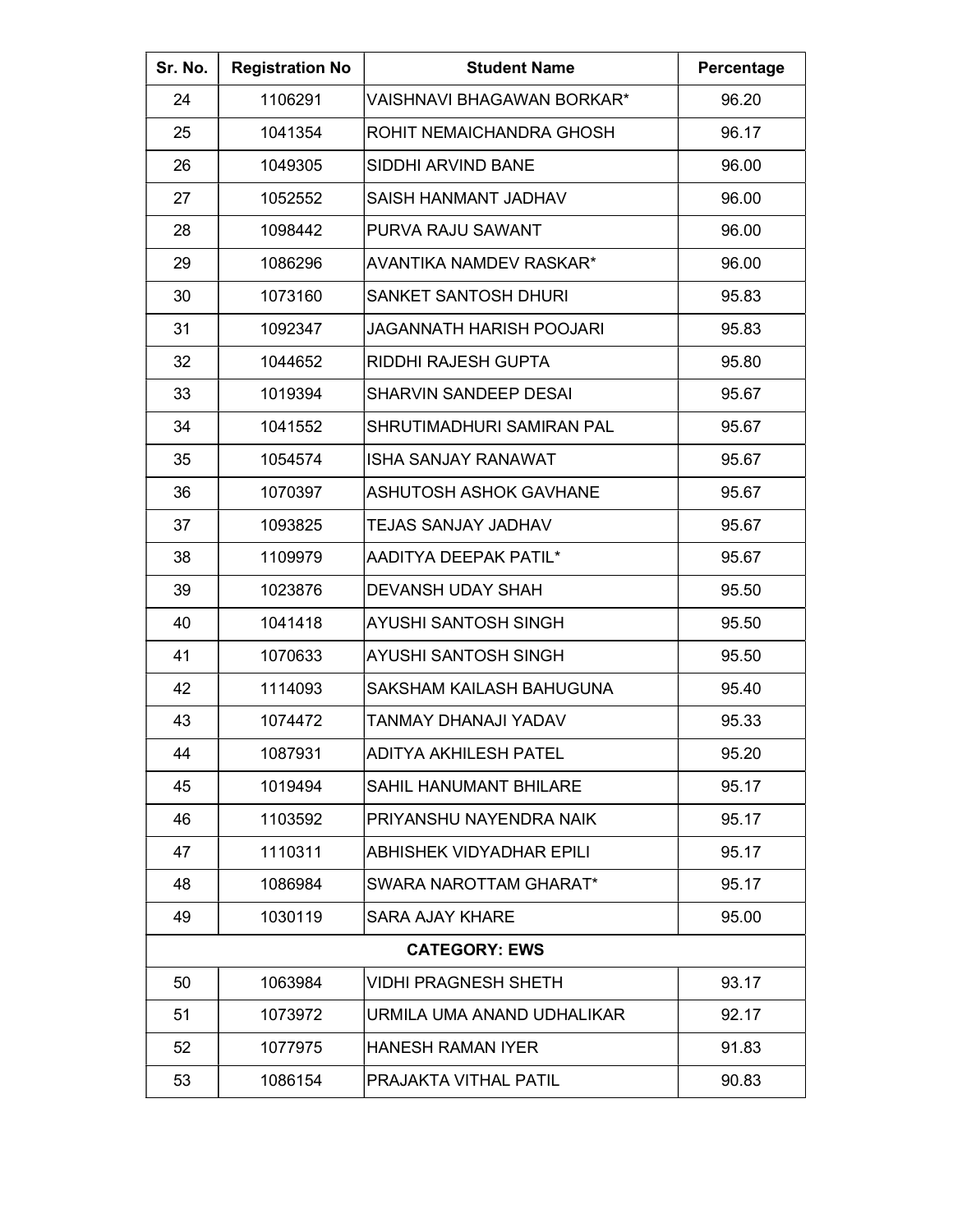| Sr. No.             | <b>Registration No</b> | <b>Student Name</b>           | Percentage |  |  |  |
|---------------------|------------------------|-------------------------------|------------|--|--|--|
| <b>CATEGORY: SC</b> |                        |                               |            |  |  |  |
| 54                  | 1073896                | SAMRUDDHI PARSHURAM BANSODE   | 94.33      |  |  |  |
| 55                  | 1043393                | <b>HRUTIK JAISING GAIKWAD</b> | 94.17      |  |  |  |
| 56                  | 1067138                | <b>MEGHANA BHAGWAN SALVE</b>  | 94.17      |  |  |  |
| 57                  | 1078620                | SANSKRUTI NILESH ZANKAR       | 94.17      |  |  |  |
| 58                  | 1023806                | <b>MOHAK PRAKASH WAGHMARE</b> | 93.67      |  |  |  |
|                     |                        | <b>CATEGORY: ST</b>           |            |  |  |  |
| Sr. No.             | <b>Registration No</b> | <b>Student Name</b>           | Percentage |  |  |  |
| 59                  | 1048613                | <b>GANESH SURESH PARDHI</b>   | 93.83      |  |  |  |
| 60                  | 1111123                | <b>BHUMIKA VITHAL SHENDE</b>  | 92.17      |  |  |  |
| 61                  | 1116980                | <b>ADITYA GUNWANT GARMALE</b> | 90.83      |  |  |  |
|                     |                        | <b>CATEGORY: VJ/DT (NT-A)</b> |            |  |  |  |
| 62                  | 1093797                | <b>AARTI PANDIT DEVKAR</b>    | 87.83      |  |  |  |
|                     |                        | <b>CATEGORY: NT-B</b>         |            |  |  |  |
| 63                  | 1032680                | SNEHA VILAS MIRGAL            | 93.83      |  |  |  |
|                     |                        | <b>CATEGORY: NT-C</b>         |            |  |  |  |
| 64                  | 1045366                | SIDDHESH GURUNATH CHINCHOLE   | 91.33      |  |  |  |
|                     |                        | <b>CATEGORY: NT-D</b>         |            |  |  |  |
| 65                  | 1092166                | RUCHA ANAND SANKHE            | 92.00      |  |  |  |
|                     |                        | <b>CATEGORY: OBC</b>          |            |  |  |  |
| 66                  | 1077340                | TANMAY SANJAY PATIL           | 94.67      |  |  |  |
| 67                  | 1090580                | PRADNYA RAJESH JADHAV         | 94.67      |  |  |  |
| 68                  | 1122084                | SHRADDHA NARAYAN SHENDGE      | 94.67      |  |  |  |
| 69                  | 1075682                | SANIKA RAJESH AMBRE           | 94.17      |  |  |  |
| 70                  | 1032012                | SAMIKSHA SUNIL ADVILKAR       | 93.83      |  |  |  |
| 71                  | 1092519                | <b>RISHIKESH BASANT SAHU</b>  | 93.83      |  |  |  |
| 72                  | 1060652                | OMKAR SANJAY KUMBHAR          | 93.60      |  |  |  |
| 73                  | 1080732                | SOHAM DATTARAM SAINDRE        | 93.50      |  |  |  |
| 74                  | 1123336                | RUTUJA SANDEEP PATIL          | 93.50      |  |  |  |
| 75                  | 1100598                | NITESH DHARMENDRA PATIL       | 92.83      |  |  |  |
| 76                  | 1111347                | RAHUL PRAKASH CHIBDE          | 92.83      |  |  |  |
| 77                  | 1061704                | BHAWARTH UDAY PADWAL          | 92.67      |  |  |  |
| 78                  | 1073775                | PIYUSH SHARAD BHALWALKAR      | 92.50      |  |  |  |